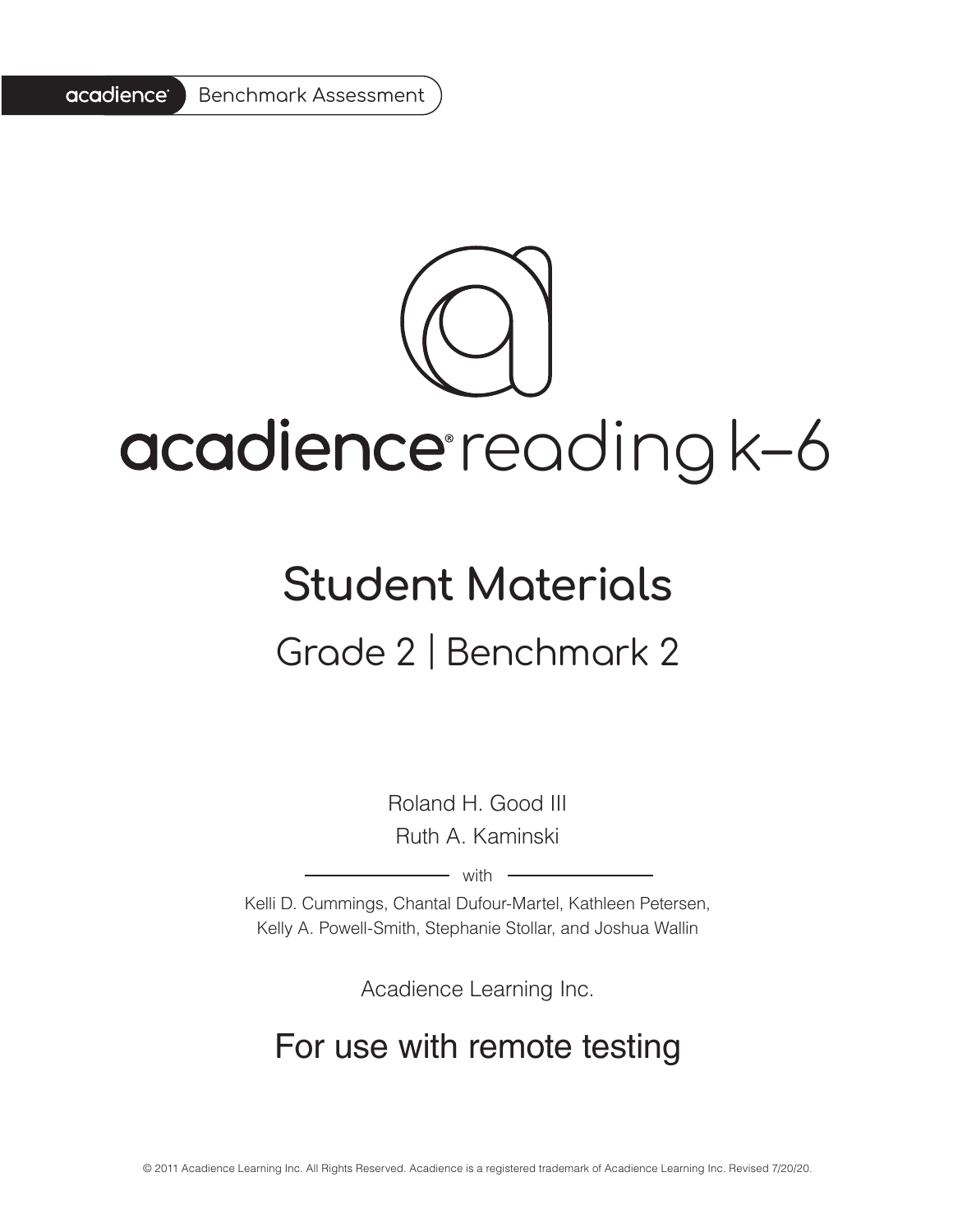### **Check Out a Book**

There are many reasons to go to a library. You can find many books there. Did you know that a library also has movies and music? Many have programs just for kids, too. You can go to story time or meet a real author.

If you want to borrow something from the library, you need to get a library card. To get a card, an adult must fill out a form. The form has information such as the person's name and address. At many libraries, children may get a card too, but an adult must sign the form. When you get your card, learn the library's rules. Ask how many items you can check out at one time. Also ask how long you may keep them.

Once you have your card, you are ready to find something to check out. You can use the library's computer to find a book or a movie. Search by title, author's name, or subject. Or, you can always just browse. Maybe you want to read a fiction book. Look at the books in the fiction section. Or browse the movie section. You are sure to find something you like!

Once you have chosen the items you want, take them to the front desk. Give the librarian your library card and your items. He or she will check them out for you and tell you when to bring them back. Remember to return the items by their due date. Then come back to the library to check out more items!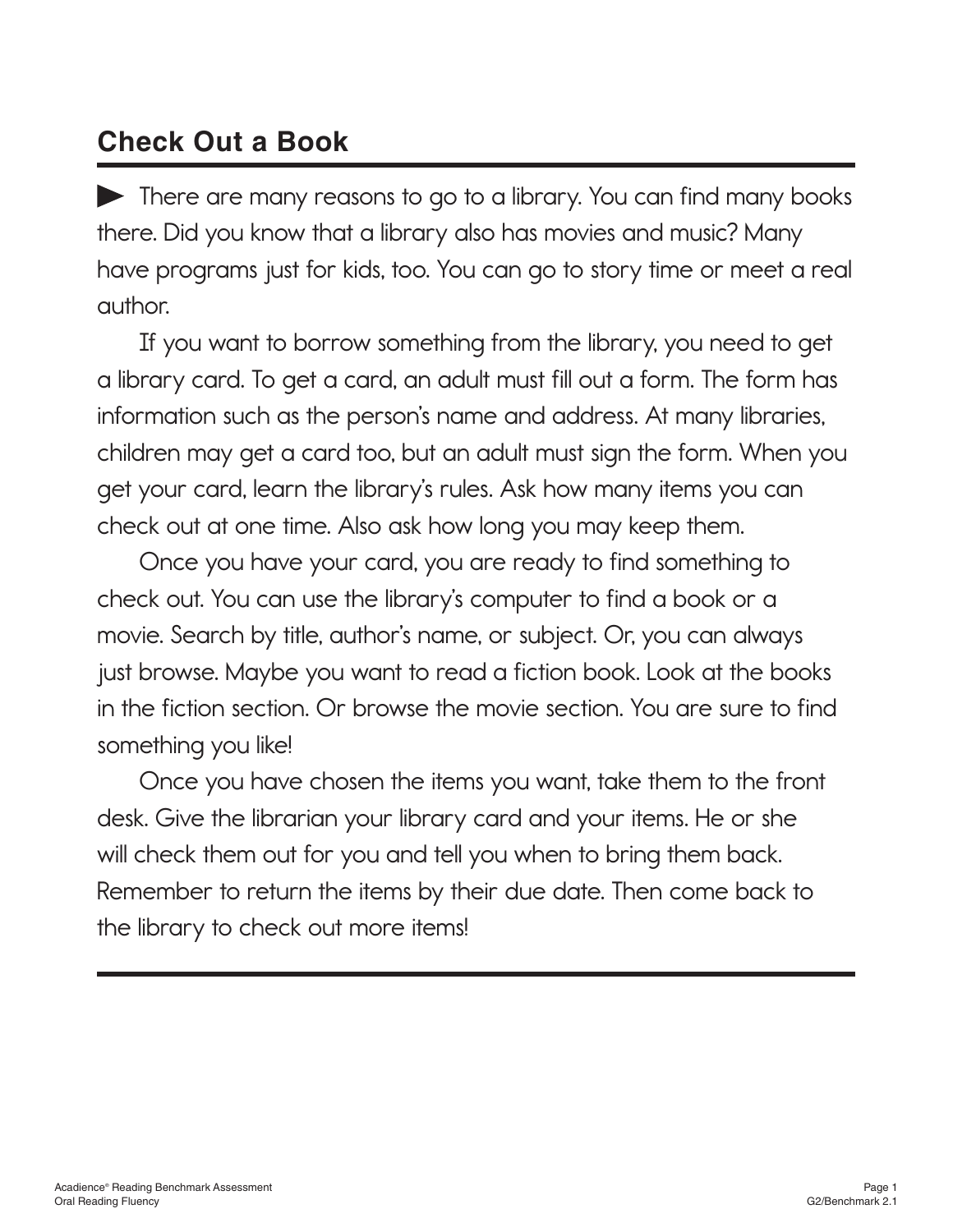### **Sue's Goals**

Mom was sitting at the table writing in a notebook. Sue asked what she was doing. Mom said she was making a list of goals she wanted to meet at work. Sue was interested. She wondered how it would feel to set a goal and reach it.

 Sue decided she would write down one goal a day. She thought about what she wanted to do for her first goal. At school she was learning about healthy foods. That gave Sue a great idea. She would set a goal to eat two servings of vegetables that day. Later, at lunch, Sue looked in the fridge. She got out a stalk of celery to eat with her sandwich. At dinner, Sue had a helping of spinach. That night, she drew a line through the goal on her paper. She felt great about meeting her first goal. Sue even decided she liked eating spinach.

The next morning, Sue set a new goal. She would clean out a drawer in her dresser. Sue opened the drawer and took everything out. She made a pile to keep and a pile to give away. She could not believe how much stuff was in the drawer. Sue neatly placed things she wanted to keep in the drawer. She carried the other pile to her mother. Her mother helped her decide which things were in good enough shape to be given away.

Sue smiled as she crossed the second goal off her list. She was proud of what she had done. She began to think about the goal she would set for tomorrow.